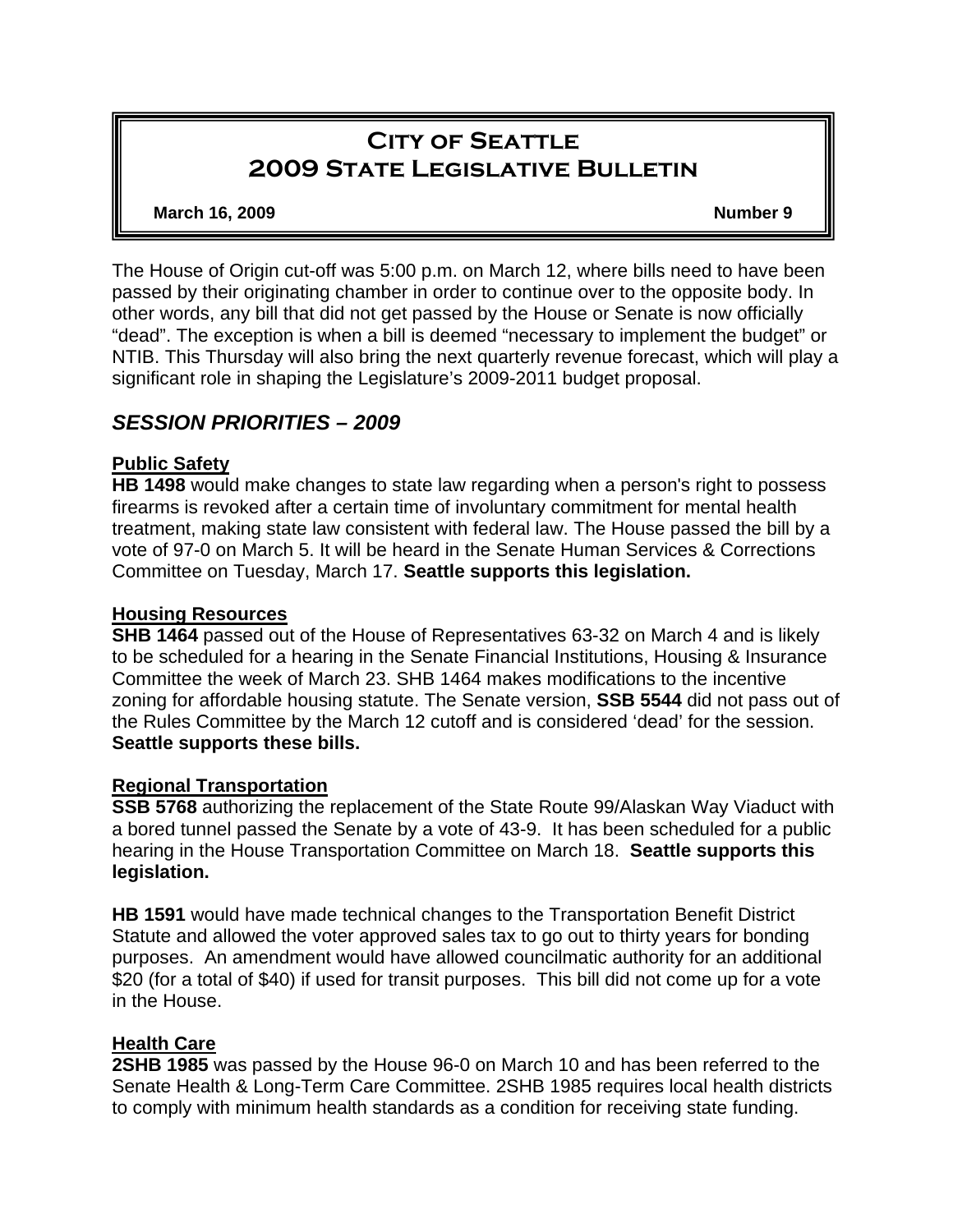### **Education**

**ESHB 2261** passed out of the House on March 12, 71-26. ESHB 2261 states that the Legislature intends to monitor the progress of developing formulas, processes, and systems and to begin a schedule of implementation in the 2011-12 school year. The Senate version, **ESB 6048**, passed out of Senate by a vote of 28-20 on March 9 and was referred to the House Education Appropriations Committee. **Seattle supports these bills.**

## *STATEMENT OF POLICY – 2009*

### **Civil Rights**

**HB 1727** and **SB 5688** would expand rights, responsibilities, and protections for registered domestic partners. SB 5688 passed the Senate by a vote of 30-18 on March 10 and has been referred to the House Judiciary Committee. HB 1727 died in the House Rules Committee. **Seattle supports this legislation.**

On March 10, the Senate passed **SB 5952** by a vote of 36-12, and it has been referred to the House Public Safety & Emergency Preparedness Committee. It would expand the definition of "sexual identity" as it relates to protection under the malicious harassment statute. **Seattle supports this legislation.** 

**HB 1517** would restore the right to vote to persons convicted of a felony in a Washington State Court when he or she ceases to be in the custody of the Department of Corrections. HB 1517 passed the House on March 10 53-43 and has been referred to the Senate Government Operations & Elections Committee. SB 5534, its companion bill, never received a vote on the Senate floor. **Seattle supports this legislation.**

**HB 1766** and **SB 5672** would have amended state discrimination laws by adding protections for tenants and others dealing in real estate transactions from being discriminated against on the basis of lawful source of income such as SSI, Section 8, and other public and lawful sources of income. Neither of these bills received a vote in their respective chambers of origin. **Seattle supported this legislation.**

### **Climate Protection & Environment**

**HB 1819** and **SB 5735**, by request of Governor Gregoire, would take steps to implement a regional cap-and-trade program in line with the Western Climate Initiative. **Seattle testified in support of the original legislation**, though both bills were modified significantly since then. SB 5735 was passed by the Senate by a vote of 29-19 on March 11 and has been scheduled for a public hearing in the House Committee on Ecology & Parks on March 17. HB 1819 did not receive a vote in the House.

### **Elections and General Government**

**SB 5130** relates to prisoners making public records requests. Currently, when a prisoner has been denied access to a requested public record, they may petition the court to determine whether the agency was correct in its denial. SB 5130 adds that the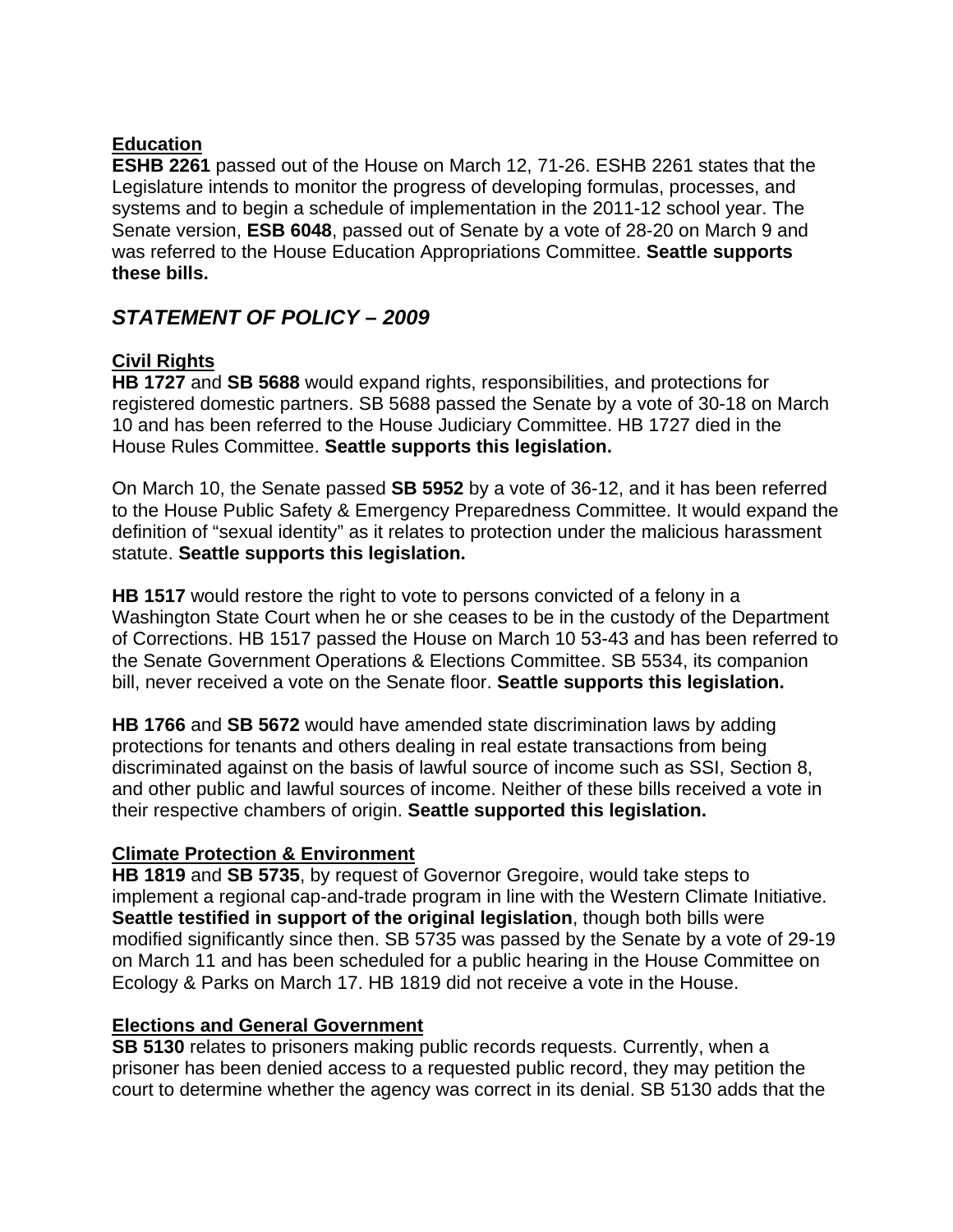court may enjoin the examination of any nonexempt public record requested by a person serving a criminal sentence if it court finds that the request was made to harass or intimidate the agency, its employees, or any person, or that disclosure of the record would likely threaten the security of correctional facilities, the safety and security of staff or other persons, or the deterrence of criminal activity. It passed the Senate 47-0 on March 3 and is scheduled for a public hearing on March 17 in the House Committee on State Government & Tribal Affairs.

### **Energy**

**E2SHB 1747** passed out of the House 70-25 on March 9 and was referred to the Senate Environment, Water & Energy Committee. The Senate version, **E2SSB 5854**, passed the Senate by a vote of 42-5 on March 10 and is scheduled for a hearing in the House Technology, Energy & Communications Committee on March 18. This legislation promotes low-energy-use building codes; disclosure of buildings' energy use scores; financing energy-saving upgrades to existing buildings; and reducing low-income households' utility bills. The original versions of the bills allowed cities and counties to create a "conservation utility"; this authority is removed from the current versions of these bills. **Seattle supports this legislation.** 

**ESSB 5840** passed out of the Senate on March 10 by a vote of 27-21 and was referred to the House Technology, Energy & Communications Committee. ESSB 5840 makes the following modifications to Initiative 937, the Energy Independence Act: expands the geographic boundaries for eligible renewable resources and renewable energy credits; expands the definition of eligible renewable resource to include all incremental hydroelectric generation from efficiency improvements; increases the eligible renewable acquisition targets and allows the limited use of conservation to meet those targets. **Seattle is monitoring this legislation.**

### **Growth Management, Land Use and Annexation**

**SSB 5321** would continue the current sales tax credit for annexations over 10,000 by cities under 400,000. It provides approximately \$600,000 for Seattle in the event of an annexation in the North Highline area. It also allows smaller cities an extra 0.1% sales tax credit if an annexation "commences" before 2010. The bill passed out of the Senate by a vote of 41-6 and was referred to the House Finance Committee.

**HB 1710** which would provide up to \$5 million for an annexation in the North Highline area did not come up for a vote in the House. The language in the bill had been proposed in striking amendments for HB 1147 and HB 2249 although neither bill came up for a vote in the House.

### **Hazardous and Solid Waste**

**2SHB 1469** did not pass out of the House by the March 12 cutoff and is considered 'dead' for the session. 2SHB 1469 would have established the product stewardship recycling act for mercury-containing lights. **Seattle had supported this bill.**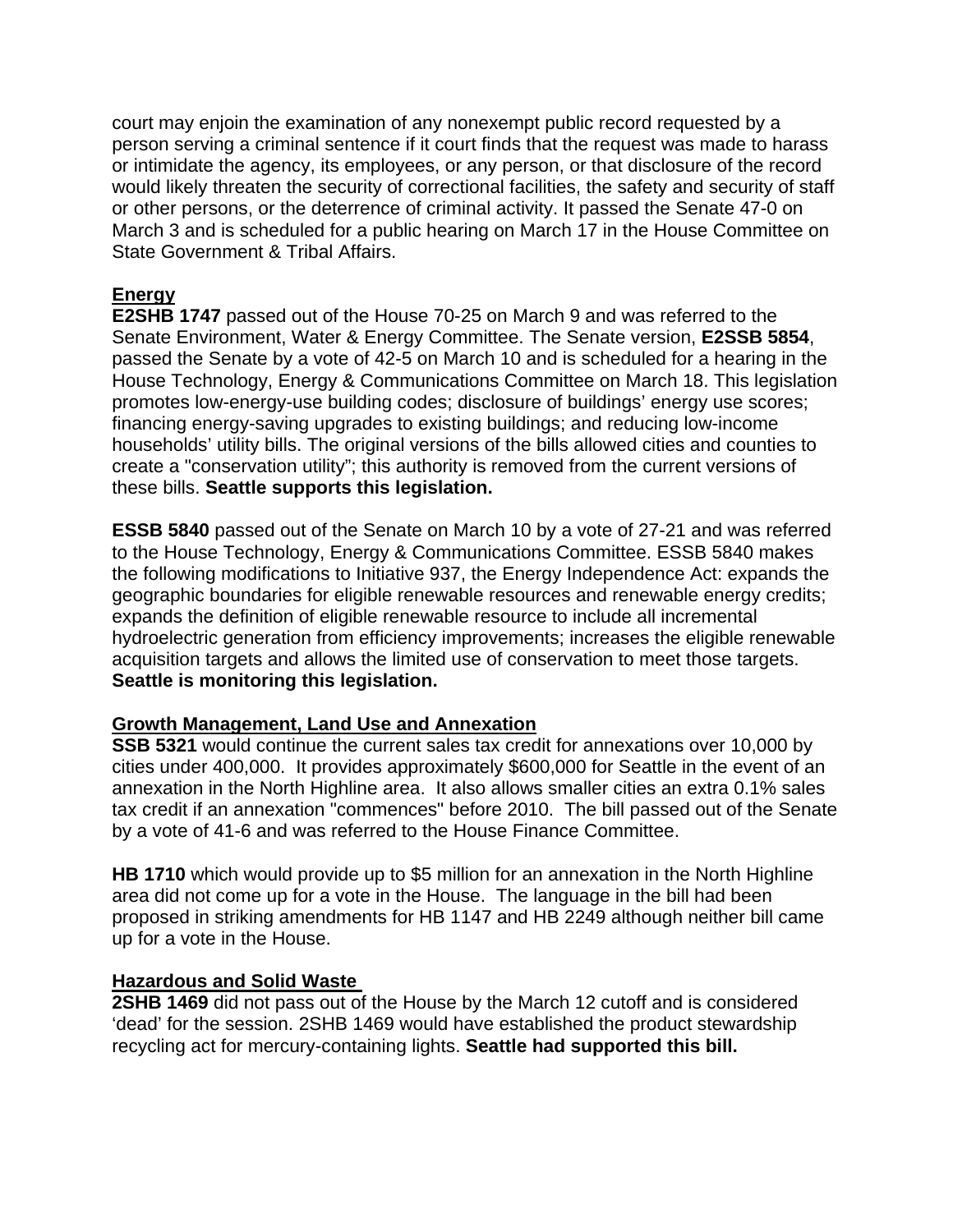**2SHB 1165** did not pass out of the House by the March 12 cutoff and is considered 'dead' for the session. 2SHB 1165 would have provided for the safe collection and disposal of unwanted drugs from residential sources through a producer-provided and funded product stewardship program. **Seattle had supported this bill.** 

### **Human Services**

**SSB 5301** would allow the 0.1% sales tax imposed by the County Council to be used for supplanting of existing funding for chemical dependency or mental health treatment programs. As currently written the supplanting could be up to 25% in 2010 and decreases by five percent each year until sunsetting at the end of 2014. This bill passed out of the Senate by a vote of 41-7 and is scheduled for a public hearing in the House Finance Committee on March 17.

### **Infrastructure/Finance**

**HB 2249** is a bill that only affects King County (KC) and the cities in King County that have proposed annexation areas. This bill would extend the existing sales tax credit for annexations over 10,000 to January 1, 2012. It allows KC to impose a utility tax in the unincorporated areas. Finally, it requires a performance audit of KC, specifically looking at overhead costs, service and streamlining improvements and local and regional services provided inside and outside of cities. The bill was amended and now it would make cities ineligible for state grants like TIB and PWTF if they didn't annex PAAs. The bill also requires KC to provide \$10 million annually to assist with annexations. Although there was a striking amendment and numerous other amendments, this bill did not come up for a vote in the House.

**2SSB 5433** would allow the 0.3% sales tax, permitted under existing statute with a public vote, to be used for supplanting and extends the definition of "criminal justice" to include fire protection. This legislation passed the Senate by a vote of 31-16 and was referred to the House Finance Committee.

**HB 1422** allowing the taxation of brokered natural gas to be maintained at a status quo level did not come up for a vote in the House. Without this legislation Seattle could lose \$3.3 million per year and pay back four years worth of taxes collected under the current statute. **Seattle supports this legislation.**

**HB 2252** would take existing taxes, the 2 percent car rental tax, the 0.5 percent restaurant tax, the 2 percent state shared hotel-motel tax, and 75 percent of the 1 percent car rental tax and re-prioritize their use as the Safeco and Qwest bonds are paid off. The funding would shift uses requiring money in the account to be used for regional centers (outside Seattle), art and heritage programs, low income housing (as described in HB 1490 related to transit oriented development), community development, and human services. It would not provide any help for Seattle Center. This bill passed out of the House by a vote of 54-42. It is scheduled for a public hearing in the Senate Ways & Means Committee on March 18.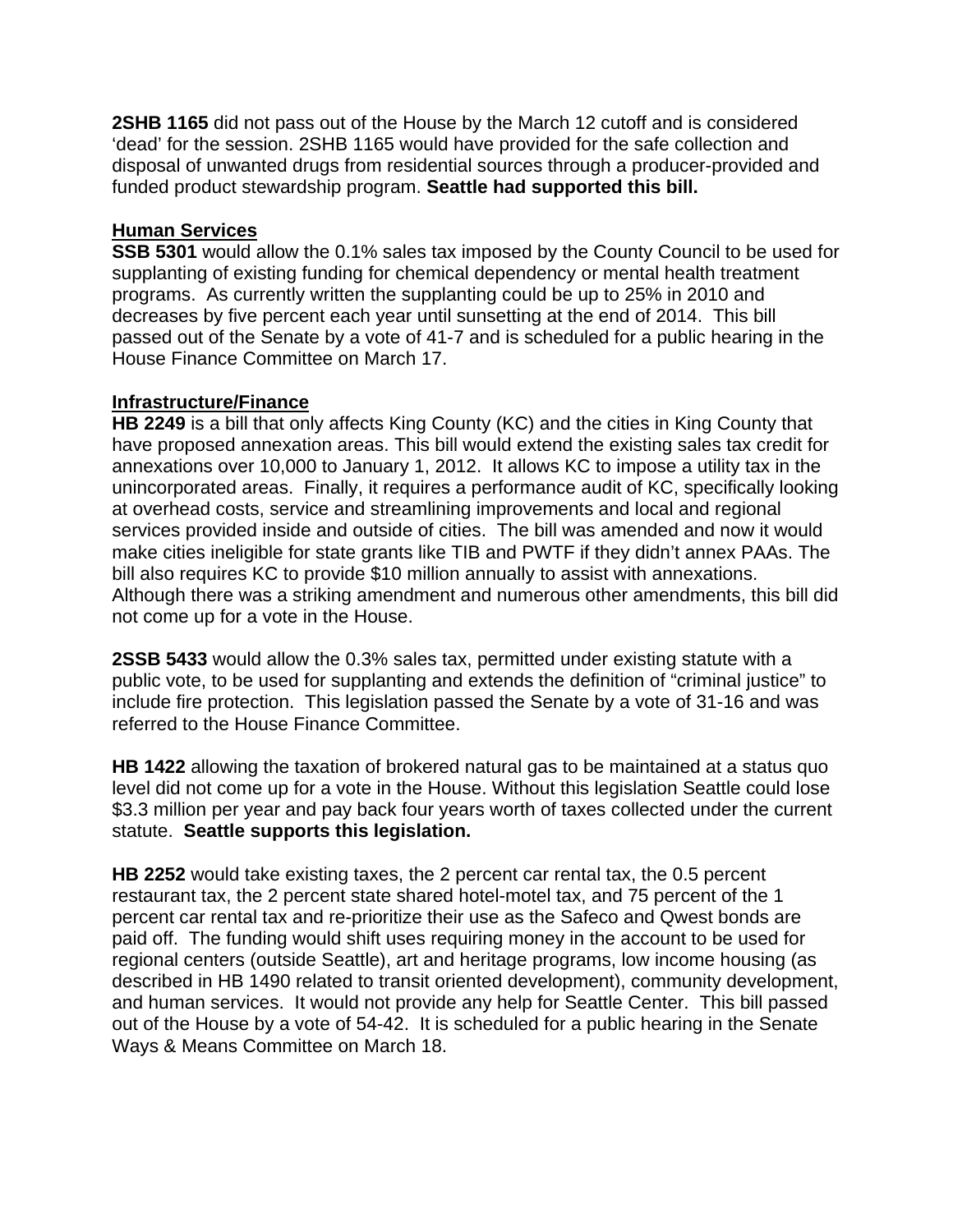**SB 6116** would take the 2 percent car rental tax, the 0.5 percent restaurant tax, the 2 percent state shared hotel-motel tax, and 75 percent of the 1 percent car rental tax and re-prioritize their use as the Safeco and Qwest bonds are paid off. The King County Council could use the existing taxes for arts and heritage programs, tourism promotion, youth sports activities, regional centers, publicly owned stadiums, community development, and low-income housing. It is scheduled for a public hearing in the Senate Ways & Means Committee on March 18.

### **Law & Criminal Justice**

**HB 1177** and **SB 5615** would have established that persons found guilty of possession of 40 grams or less of marijuana commit a class 2 civil infraction and must pay a \$100 penalty, which would be deposited into the criminal justice treatment account. HB 1177 never received a House hearing, and SB 5615 died in Senate Rules this past week.

### **Parks**

**SB 5967** was passed by the Senate 41-4 on March 11 and has been referred to the House Judiciary Committee. In its revised form, the bill expressly prohibits any city, town, county, or district from discriminating against any person on the basis of sex in the operation, conduct, or administration of community athletics programs for youth or adults. **Seattle supports this legislation.**

### **Planning & Development**

**HB 1775** would have returned regulation authority over towncars and limousines to local jurisdictions, including Seattle. The bill did not receive a vote on the House floor and is considered 'dead' for this session. **Seattle supported this legislation.**

**SHB 1490** did not pass the House by the March 12 cutoff and is considered 'dead' for the session. The Senate version, **SSB 5687**, did not pass out of the Senate by the March 12 cutoff and is also considered 'dead' for the session. SHB 1490 and SSB 5687 would reduce greenhouse gas emissions through land use and transportation requirements.

**SSB 5495** did not pass out of the Senate and is considered 'dead' for the session. SSB 5495 would have placed a moratorium on third-party rental housing inspection programs and prohibited local governments from assessing a fee for inspections. The House version, HB 1296, did not pass out of the House by the March 12 cutoff and is also considered 'dead' for the session. **Seattle opposes these bills**.

### **Sexual Assault & Domestic Violence**

SHB 1505 passed out of the House of Representatives on a unanimous 97-0 vote on February 23 and is scheduled for a hearing in the Senate Human Services & Corrections Committee on March 19. **Seattle supports this Legislation.** 

### **Telecommunications and Cable**

**E2SSB 5916** was passed by the Senate on March 12 by a vote of 48-0 and is scheduled for a public hearing in the House Committee on Technology and Energy &